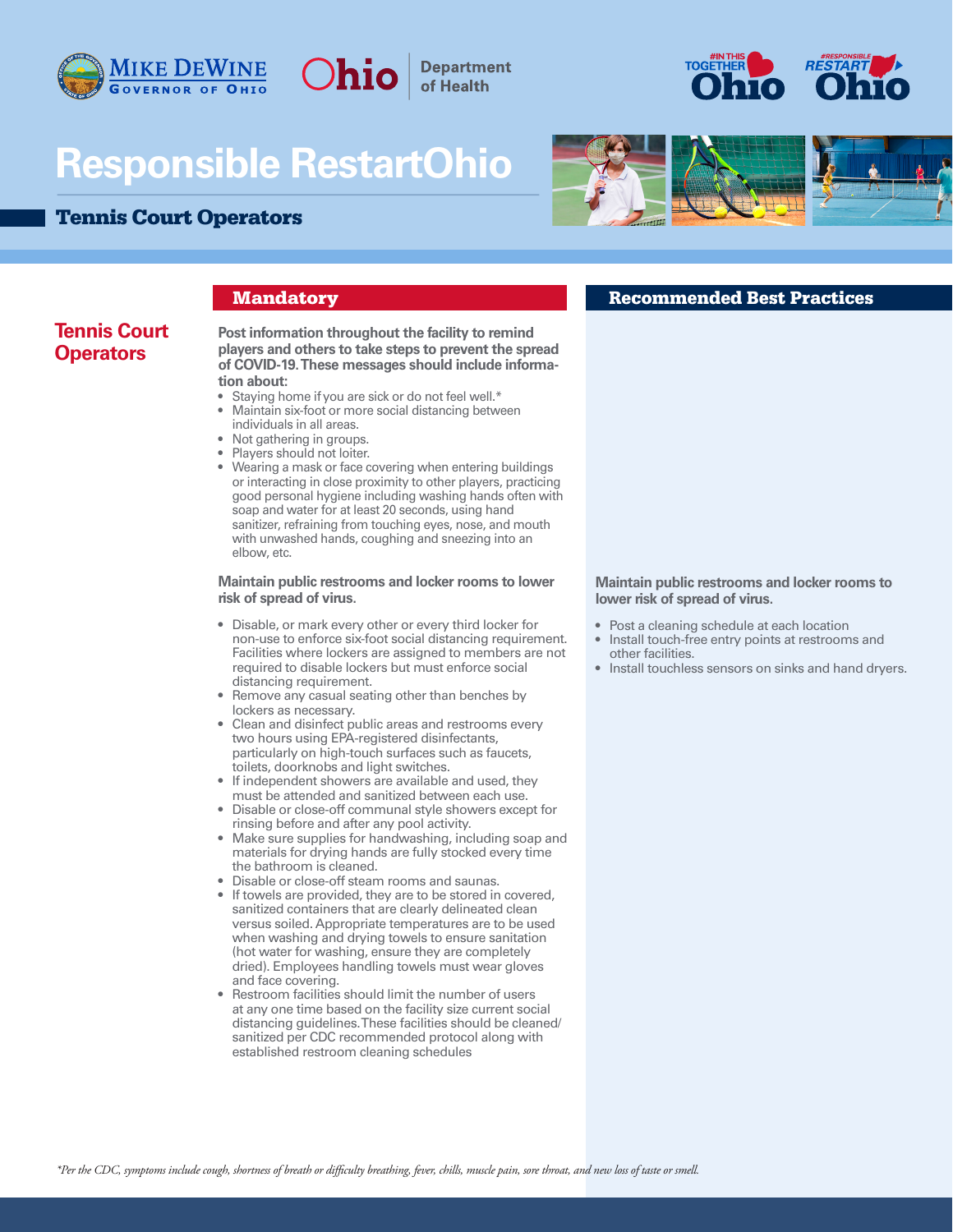# **Tennis Court Operators** *cont.*

### **Closures, modifications and limitations:**

- Establish maximum capacity that allows for six feet physical distancing.
- In accordance with current orders, close any non-essential areas where people could potentially congregate.
- All food service must be run in accordance with current orders and guidelines for such establishments. All self-service food stations should be closed or only operated by employees in accordance with the guidance outlined in Responsible Restart Ohio for restaurants and bars.
- No team water coolers or shared drinking stations.

### **Follow all appropriate guidance for customer interaction, retail sales and equipment rentals.**

- Alter check-in/pay practices to meet six-foot social distancing guidelines.
- Install barriers and protective shields where needed to safely distance staff and customers.
- Post a revised occupancy number in retail or rental areas in accordance with any current order to minimize crowding where necessary.
- Mark floors inside buildings for six feet standing areas or one-way traffic.
- Clean and disinfect high-use areas like door handles, keypads, counter tops, etc. after each use or at a minimum of every two hours.
- Disinfect all rental equipment, after each use, using EPA-registered disinfectants.
- Arrange any seating areas, tables, chairs, etc. (indoors and out) at safe distances from each other. If safe distances are not achievable, or regular sanitizing of these areas is not possible, barricade or remove seating areas.
- Review and follow all guidance for retail operations as provided in Responsible Restart Ohio for Retail Services.
- Alter practices for accommodating leagues and outings to meet social distancing and large gathering guidelines.

### **Maintaining Distance in outdoor spaces**

- In areas of concern, mark six-foot spacers to help customers visualize safe distancing.
- In areas with a lot of cross traffic, direct pedestrian traffic to enter/exit these locations in specific ways or indicate one-way traffic wherever possible.

**Be as flexible as possible with staff attendance and sick-leave policies. Remind staff to stay at home if they are sick. Isolate and send home anyone who exhibits fever, cough, or shortness of breath.**

- Employees must perform daily symptom assessment, including assessing for symptoms and taking your temperature with a thermometer and monitoring for fever.\*
- Require employees to stay at home if symptomatic and perform daily symptom assessment requirements before returning to work.
- Businesses must require all employees to wear facial coverings, except for one of the following reasons:
	- Facial coverings in the work setting are prohibited by law or regulation.
	- Facial coverings are in violation of documented industry standards.
	- Facial coverings are not advisable for health reasons.

### Mandatory Recommended Best Practices

#### **Closures, modifications and limitations:**

- Facilities may determine if masks are required to enter common spaces or may be made available to guests entering common spaces based on the facility.
- Post directional signage to encourage separation of entrances and exits.
- Use every other court, if possible.
- Remove common touchable surfaces (water coolers, counters, towel racks, etc.).
- Minimize court activity; for example, limit court activities to casual court rental, one-on-one coaching, small groups, and private lessons.
- Postpone any social gatherings or large outings.
- Alter practices in socializing areas to meet social distancing.

### **Follow all appropriate guidance for customer interaction, retail sales and equipment rentals.**

- Regularly provide customers with up-to-date information about COVID-19 and related business procedures and policies. Communicate the importance of practicing preventive actions.
- Where available, use online solutions for reservations, waivers or payment.
- Install touch-free entry points to buildings where possible.
- Create self-sanitizing stations by making hand sanitizer, soap, and water, or effective disinfectant available to the public at or near the entrance of facilities and at any locations where people have direct interactions and near high-touch surfaces.

**Be as flexible as possible with staff attendance and sick-leave policies. Remind staff to stay at home if they are sick. Isolate and send home anyone who exhibits fever, cough, or shortness of breath.** 

- Encourage 3rd-party delivery staff to wait outside or in non-congested areas practicing social distancing guidelines. Encourage 3rd-party delivery staff to wear face coverings.
- Educate on proper use, disposal, and maintenance of face coverings. Enhance education on proper use of gloves, per code.
- Health checks may include temperature assessments, questionnaires, employee self-checks, screening app or other tools. Update files with log of "health checks."
- Conduct telephone symptom assessment for employees who were ill and planning to return to work.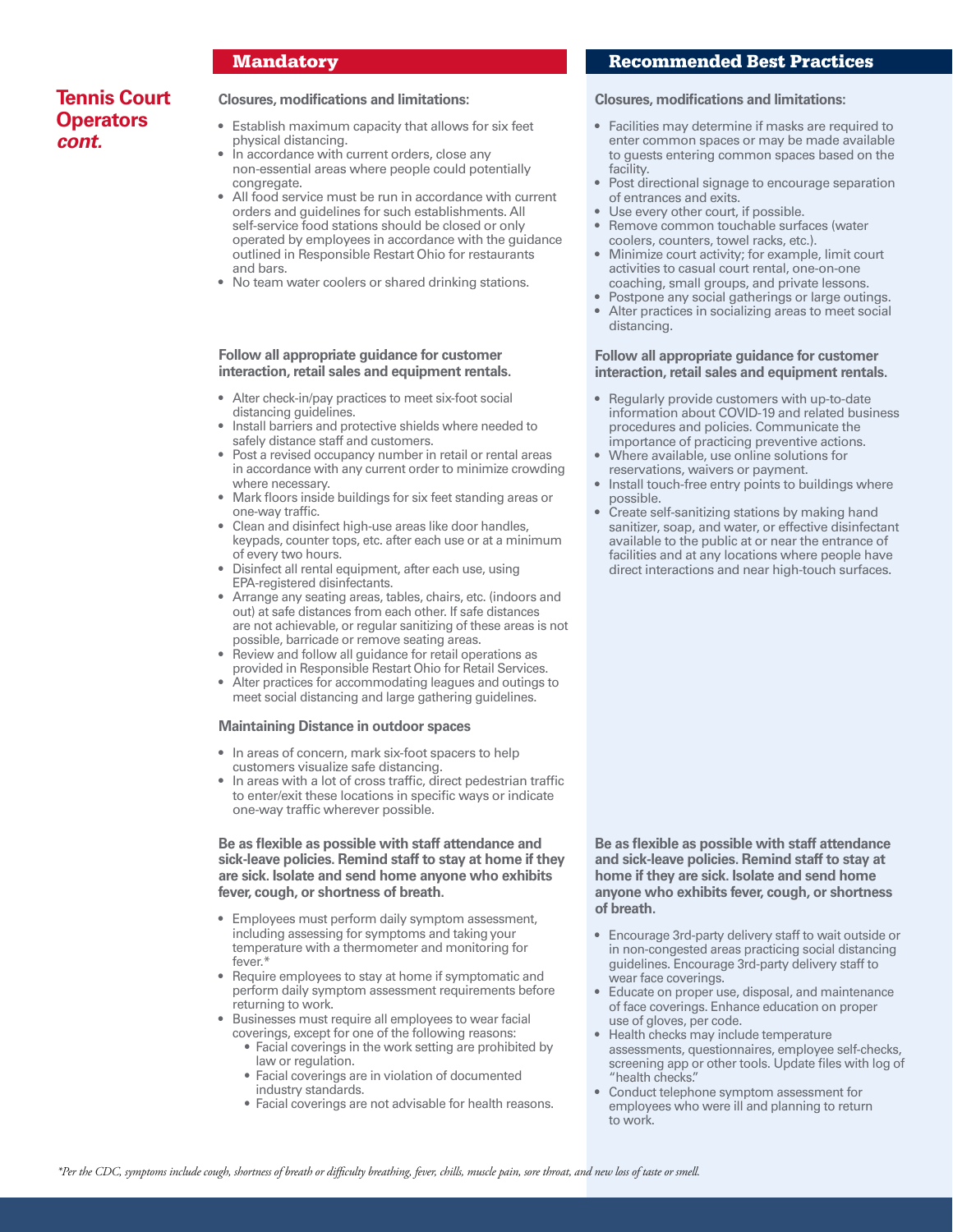# **Mandatory Recommended Best Practices**

| <b>Tennis Court</b><br><b>Operators</b><br>cont. | • Facial coverings are in violation of the business'<br>documented safety policies.<br>• Facial coverings are not required when the employee<br>volunteer works alone in an assigned work area.<br>• There is a functional (practical) reason for an<br>employee/volunteer not to wear a facial covering in<br>the workplace.<br>(Businesses must provide written justification to local health<br>officials, upon request, explaining why an employee is<br>not required to wear a facial covering in the workplace. At<br>minimum, facial coverings (masks) should be cloth/fabric and<br>cover an individual's nose, mouth, and chin.)<br>• Company vehicles, equipment, break rooms, bathrooms,<br>and other common areas must be cleaned and disinfected<br>after every use.<br>• Implement staggered employee entry, working in assigned<br>teams, varied arrival and departure and staggered breaks<br>to avoid interaction or grouping among staff. | • As employee rehiring begins, consider virtual<br>interviewing and on-boarding when possible.<br>• Reinforce education per current food safety code<br>about when to wash hands. Post health department<br>handwashing posters at sinks and stations. Set<br>times for periodic handwashing.<br>• Regularly provide staff with up-to-date information<br>about COVID-19 and related business procedures<br>and policies. Communicate the importance of<br>practicing preventive actions.                                                                                                                                                                                                       |
|--------------------------------------------------|-------------------------------------------------------------------------------------------------------------------------------------------------------------------------------------------------------------------------------------------------------------------------------------------------------------------------------------------------------------------------------------------------------------------------------------------------------------------------------------------------------------------------------------------------------------------------------------------------------------------------------------------------------------------------------------------------------------------------------------------------------------------------------------------------------------------------------------------------------------------------------------------------------------------------------------------------------------|-------------------------------------------------------------------------------------------------------------------------------------------------------------------------------------------------------------------------------------------------------------------------------------------------------------------------------------------------------------------------------------------------------------------------------------------------------------------------------------------------------------------------------------------------------------------------------------------------------------------------------------------------------------------------------------------------|
| <b>Coaches</b>                                   | • Stay home if you are sick or do not feel well.<br>• Wear a mask or face covering when entering buildings<br>or interacting in close proximity to others.<br>• No touch rule-coaches must refrain from high fives,<br>handshake lines, and other physical contact with<br>teammates, opposing players, coaches, officials,<br>and fans.<br>• Avoid exchanging documents or equipment before,<br>during or after the event.                                                                                                                                                                                                                                                                                                                                                                                                                                                                                                                                 | • Coaches should ensure the players are adhering<br>to social distancing on the bench.<br>• Whenever possible, equipment and personal<br>items should have proper separation and should<br>not be shared. If equipment has to be shared,<br>proper sanitation must be administered between<br>users.                                                                                                                                                                                                                                                                                                                                                                                            |
| Referees/<br><b>Officials</b>                    | • Stay home if you are sick or do not feel well.<br>• Wear a mask or face covering when entering buildings<br>or interacting in close proximity to others.<br>• Avoid exchanging documents or equipment before,<br>during or after the event.<br>• Adhere to social distancing practices when interacting<br>with players, coaches, and spectators on or off the court.                                                                                                                                                                                                                                                                                                                                                                                                                                                                                                                                                                                     | • Digital Check-in and registration for all events.<br>• Officials should stand behind a barrier, if possible.                                                                                                                                                                                                                                                                                                                                                                                                                                                                                                                                                                                  |
| <b>Players</b>                                   | • Stay home if you are sick or do not feel well.<br>• Arrive no more than 10 minutes early or wait in<br>designated waiting areas or in your car.<br>• Follow instructions and signs when checking in,<br>ordering food, beverages, etc.<br>• Wait until called to the court or until the group ahead of<br>you has clearly left the court.<br>• Use social distancing and maintain at least six-feet<br>between individuals in all areas.<br>• Do not gather in groups of more than 10.<br>• Do not touch other players' racquets, tennis balls,<br>gear, etc.<br>• Avoid using your hand to pick up balls; use your racquet/<br>foot to pick up balls to hit back to your opponent or<br>another court.<br>• Use your own tennis balls (for example, clearly mark<br>yours or use a different color).                                                                                                                                                     | • Book court times by phone or on-line.<br>• Allow space between cars in the parking lot.<br>• Wear a mask or face covering when entering<br>buildings or interacting in close proximity<br>to others.<br>• Practice good personal hygiene including<br>washing hands often with soap and water for at<br>least 20 seconds, using hand sanitizer,<br>refraining from touching eyes, nose, and mouth<br>with unwashed hands, coughing and sneezing<br>into an elbow, etc.<br>• Avoid touching gates, fences, benches, etc.<br>Bring trash bags, food, water and supplies. Plan<br>$\bullet$<br>to carry in and carry out trash and other items.<br>• Avoid using locker rooms or changing areas. |